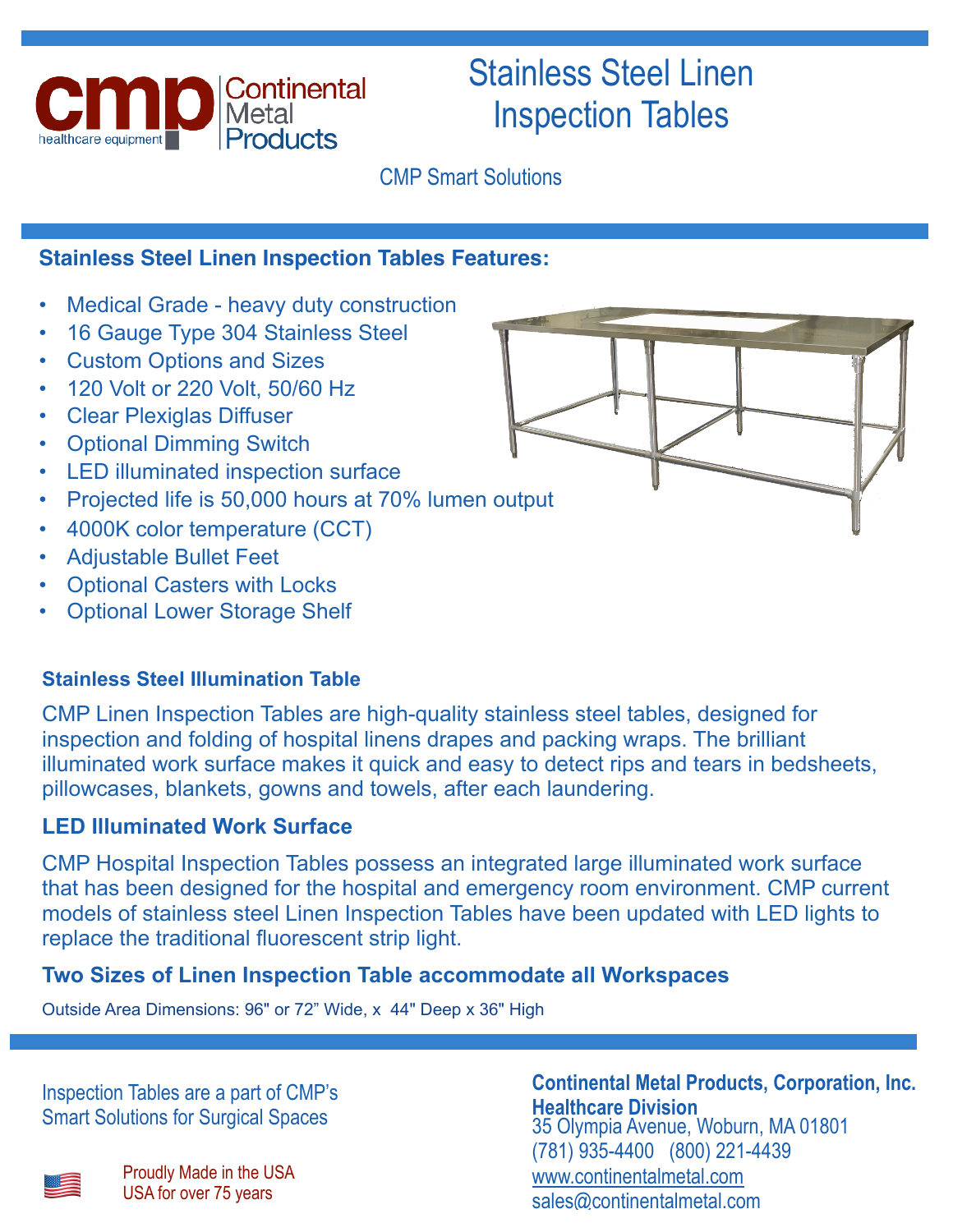

# Stainless Steel Linen Inspection Tables

# CMP Smart Solutions

# **Dimensions:**

- Width: 96″ (2438 mm) , 72" ( 1828.8 mm)
- Depth: 44″ (1118 mm)
- Height: 36" high (914 mm)



# **CMP Model # LI-9644** - Outside Area Dimensions: 96" Wide x 44" Deep x 36" High

# **CMP Model # LI-7244** - Outside Area Dimensions: 72" Wide x 44" Deep x 36" High

# **Specifications Application:**

CMP Linen Inspection is designed for inspection and folding of hospital linens. Rips and tears in bedsheets, pillowcases, blankets, towels, etc. can be detected easily and quickly after laundering. It is best suited for locating in laundry areas.

# **Construction:**

CMP Linen Inspection Tables are constructed of type 304 stainless steel. Welding is done by the Heliarc process. All exposed welding is ground and polished to match the No. 4 finish.

# **Counter Top:**

CMP Linen Inspection Tables have a counter top working surfaces that is 36" high (914 mm). The counter top is constructed of No. 16 gauge (1.5 mm) stainless steel with 1½" (38 mm) boxed perimeter edge all around. The counter top is recessed and fitted with a flush mounted, thick clear translucent Plexiglas diffuser. A LED light panel with continuous air louvers is located directly below the diffuser pane. Lights are pre-wired to a rocker arm light switch and 10 ft. long hospital grade power cord and plug at end of table for connecting to 120V, 60 Hz, single phase electric receptacle. The under structure is supported with six 1 5/8" diameter stainless steel tubular legs with adjustable bullet feet and 1" diameter perimeter cross bracing continuously welded to uprights.

Inspection Tables are a part of CMP's Smart Solutions for Surgical Spaces

Proudly Made in the USA<br>USA for over 75 years

# **Continental Metal Products, Corporation, Inc. Healthcare Division**

35 Olympia Avenue, Woburn, MA 01801 (781) 935-4400 (800) 221-4439 [www.continentalmetal.com](http://www.continentalmetal.com)  [sales@continentalmetal.com](mailto:sales@continentalmetal.com)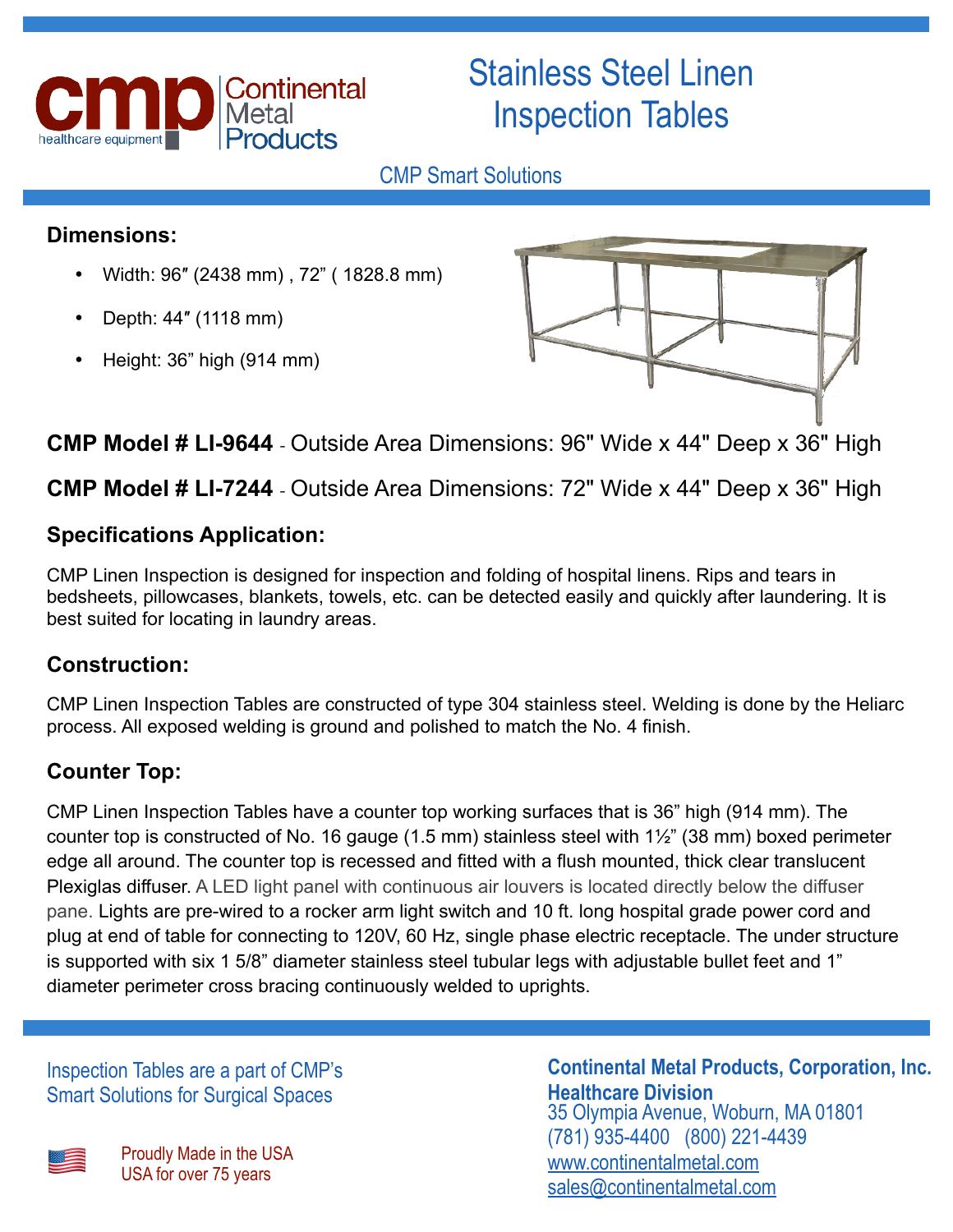